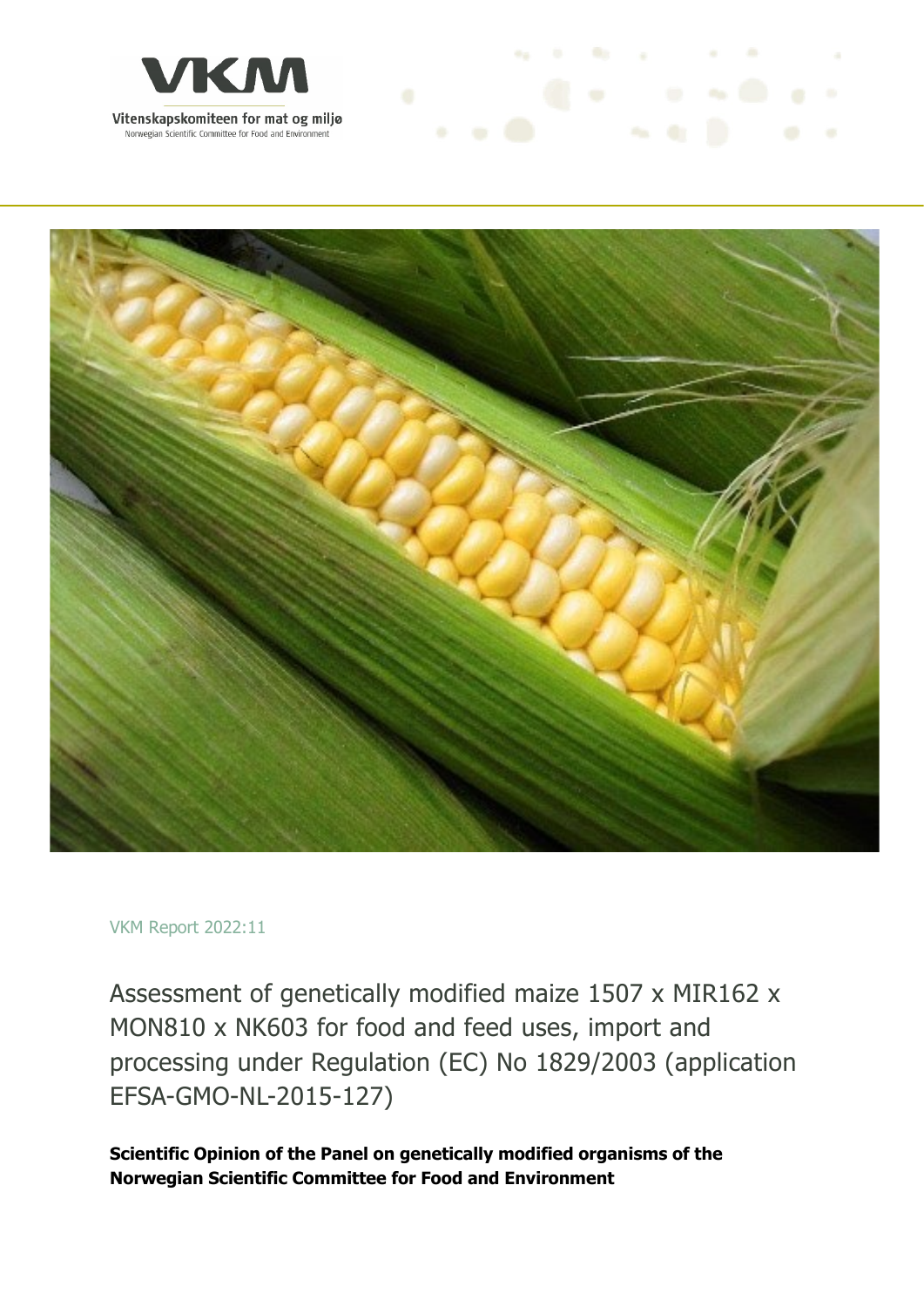VKM Report 2022: 11 Assessment of genetically modified maize 1507xMIR162xMON810xNK603 for food and feed uses, import and processing under Regulation (EC) No 1829/2003 (application EFSA-GMO-NL-2015-127)

Scientific Opinion of the Panel on genetically modified organisms of the Norwegian Scientific Committee for Food and Environment 29.04.2022

ISBN: 978-82-8259-385-4 ISSN: 2535-4019 Norwegian Scientific Committee for Food and Environment (VKM) Postboks 222 Skøyen 0213 Oslo Norway

Phone: +47 21 62 28 00 Email: vkm@vkm.no

vkm.no

Cover photo: Colourbox

Suggested citation: VKM, Johanna Bodin (Chair), Nur Duale, Anne Marthe Jevnaker, Monica Sanden, Ville Erling Sipinen, Tage Thorstensen and Rose Vikse (2022). Assessment of genetically modified maize 1507 x MIR162 x MON810 x NK603 for food and feed uses, import and processing under Regulation (EC) No 1829/2003 (application EFSA-GMO-NL-2015-127). Scientific Opinion of the Panel on genetically modified organisms (GMO) of the Norwegian Scientific Committee for Food and Environment. VKM Report 2022:11 ISBN: 978- 82-8259-385-4, ISSN: 2535-4019. Norwegian Scientific Committee for Food and Environment (VKM), Oslo, Norway.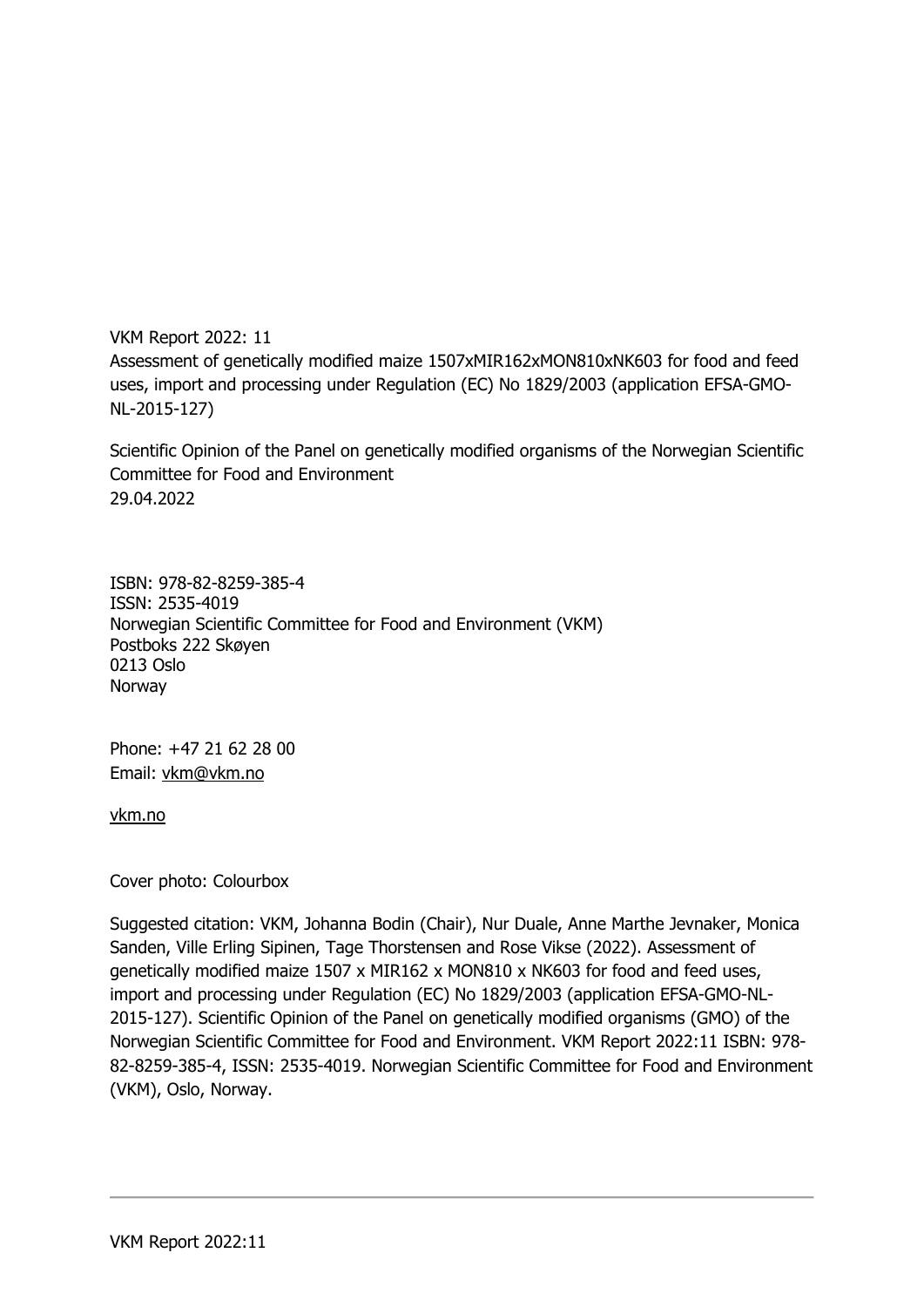**Assessment of genetically modified maize 1507 x MIR162 x MON810 x NK603 for food and feed uses, import and processing (application EFSA-GMO-NL-2015-127) under regulation (EC) No 1829/2003 of the European Parliament and of the Council of 22 September 2003 on genetically modified food and feed**

#### **Authors of the opinion**

The authors have contributed to the opinion in a way that fulfils the authorship principles of VKM (VKM, 2019). The principles reflect the collaborative nature of the work, and the authors have contributed as members of the VKM Panel on genetically modified organisms.

**Members of the Panel on** genetically modified organisms (in alphabetical order before chair of the Panel): Johanna Bodin (chair), Nur Duale, Monica Sanden, Tage Thorstensen and Rose Vikse.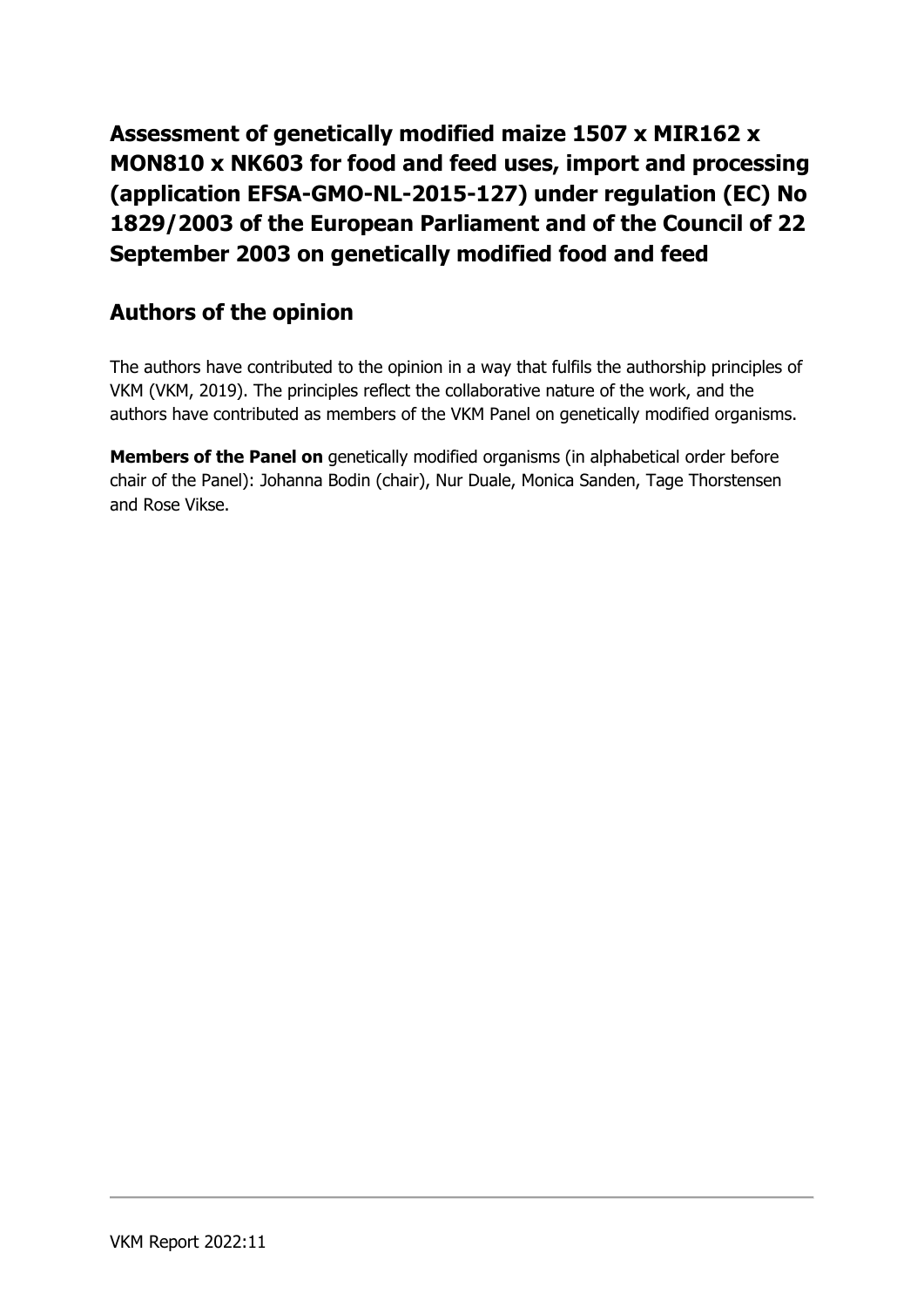### Table of Contents

|                | Background as provided by the Norwegian Food Safety Authority and the          |  |  |  |
|----------------|--------------------------------------------------------------------------------|--|--|--|
| $\mathbf{1}$   | Assessment of genetically modified maize 1507 x MIR162 x MON810 x              |  |  |  |
| 1.1            |                                                                                |  |  |  |
| 1.2            | Considerations after EFSAs publication of their scientific opinion – part 1 12 |  |  |  |
| 1.3            | Considerations after EFSAs publication of their scientific opinion – part 2 13 |  |  |  |
| $2^{\circ}$    |                                                                                |  |  |  |
| 3 <sup>7</sup> |                                                                                |  |  |  |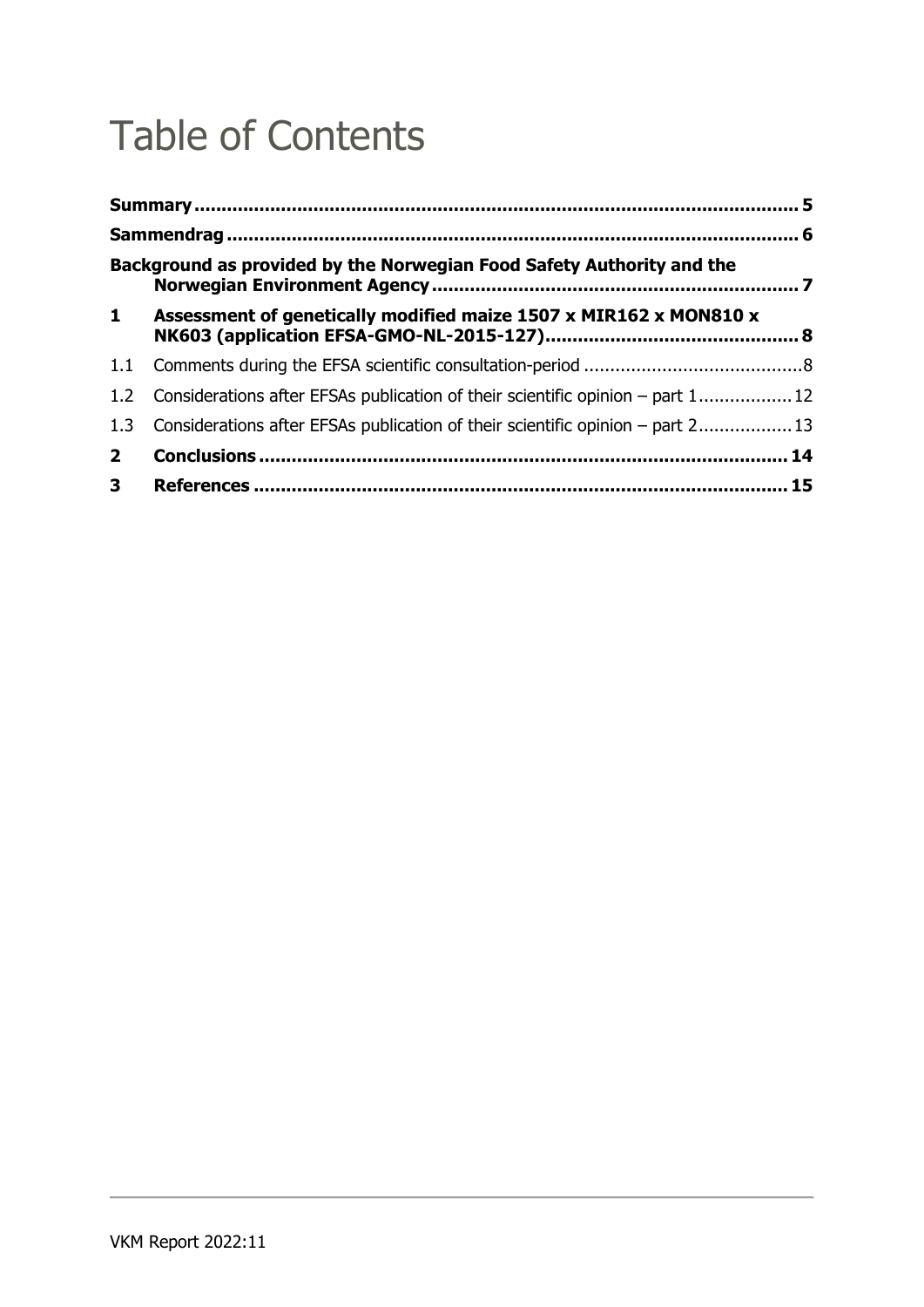## **Summary**

Stacked event 1507 x MON810 x MIR162 x NK603 (EFSA-GMO-NL-2015-127) is a genetically modified maize obtained by traditional breeding between genetically modified 1507, MON810, MIR162 and NK603 maize. Maize 1507 x MON810 x MIR162 x NK603 maize confers herbicide tolerance to glyphosate and glufosinate-ammonium herbicides due to the presence of the CP4 EPSPS and PAT proteins, respectively, and protection against lepidopteran target pests based on the presence of the Cry1F, Cry1Ab and Vip3Aa20 proteins, conferring independent modes of action for insect protection. Maize 1507 contains the  $cry1F$  and pat genes, maize MON810 contains the  $cry1Ab$  gene, maize MIR162 contains the *vip3Aa20* gene, and maize NK603 the *cp4 epsps* gene.

The scientific documentation provided in the application for genetically modified maize 1507 x MON810 x MIR162 x NK603 is adequate for risk assessment, and in accordance with EFSA guidance on risk assessment of genetically modified plants for use in food or feed. The VKM GMO panel does not consider the introduced modifications in stacked event 1507 x MON810 x MIR162 x NK603 to imply potential specific health or environmental risks in Norway, compared to EU-countries. The EFSA opinion is adequate also for Norwegian considerations. Therefore, a full risk assessment of stacked event 1507 x MON810 x MIR162 x NK603 was not performed by the VKM GMO Panel.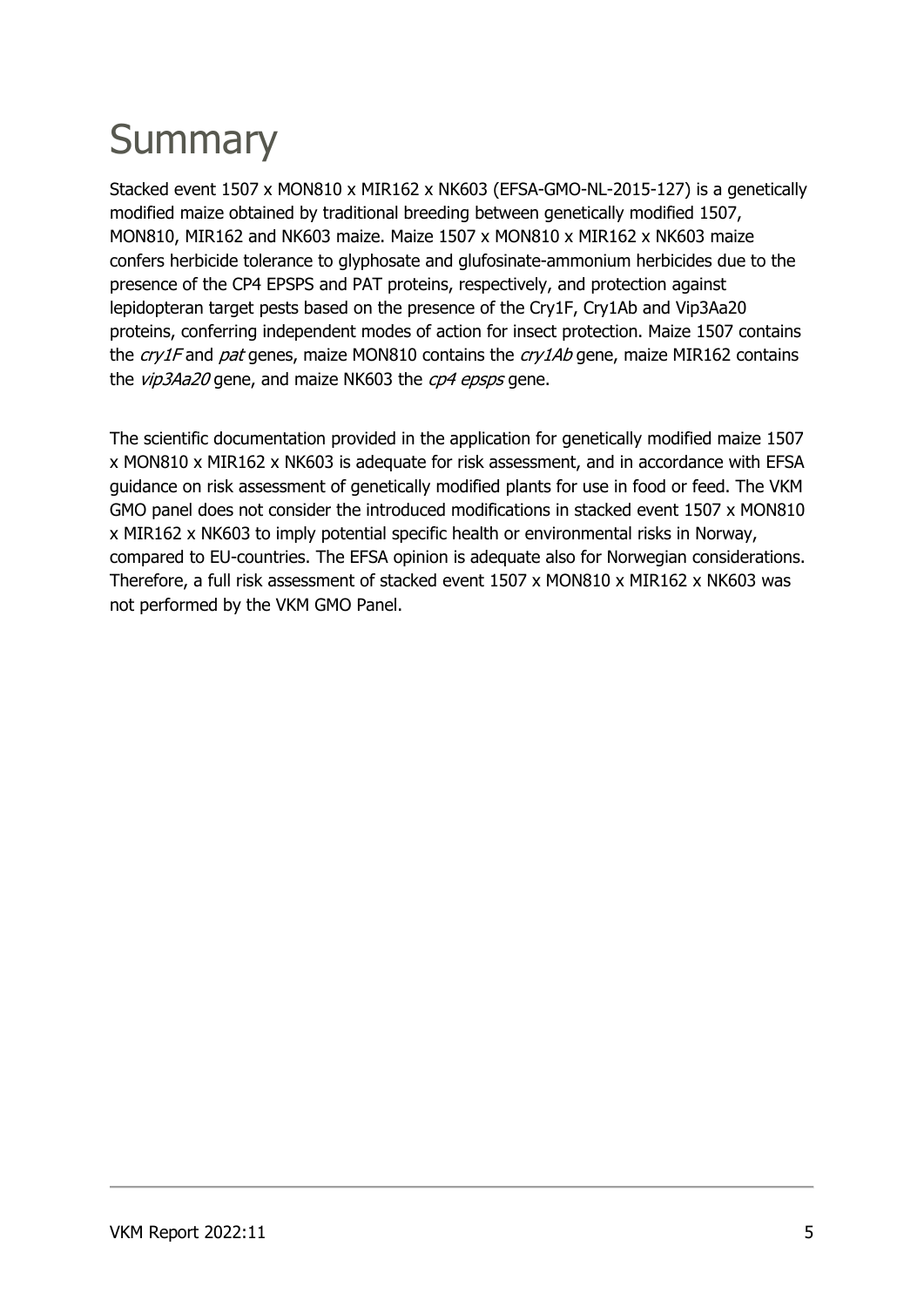## Sammendrag

Mais 1507 x MON810 x MIR162 x NK603 (EFSA-GMO-NL-2015-127) er en genmodifisert mais utviklet ved konvensjonell krysning av genmodifisert mais 1507, MON810, MIR162 og NK603. Mais 1507 x MON810 x MIR162 x NK603 utrykker proteinene CP4 EPSPS and PAT som gjør planten tolerant mot ugressmidlene glufosinat-ammonium og glyfosat. Videre utrykker mais 1507 x MON810 x MIR162 x NK603 proteinene Cry1F, Cry1Ab og Vip3Aa20 som gjør planten resistent mot enkelte planteskadegjørende. Mais 1507 uttrykker transgenene cry1F og pat, mais MON810 uttrykker transgenet cry1Ab, mais MIR162 uttrykker transgenet *vip3Aa20*, and mais NK603 uttrykker transgenet *cp4 epsps*.

Søkers vitenskapelige dokumentasjon for den genmodifiserte maisen 1507 x MON810 x MIR162 x NK603 er dekkende for risikovurdering, og i samsvar med EFSA retningslinjer for risikovurdering av genmodifiserte planter til bruk i mat eller fôr. De genetiske endringene i maisen 1507 x MON810 x MIR162 x NK603 tilsier ingen økt helse- eller miljørisiko i Norge sammenlignet med EU-land. EFSAs risikovurdering er derfor tilstrekkelig også for norske forhold. Ettersom det ikke har blitt identifisert særnorske forhold vedrørende egenskaper ved maisen, har VKMs GMO panel ikke utført en fullstendig risikovurdering av mais 1507 x MON810 x MIR162 x NK603.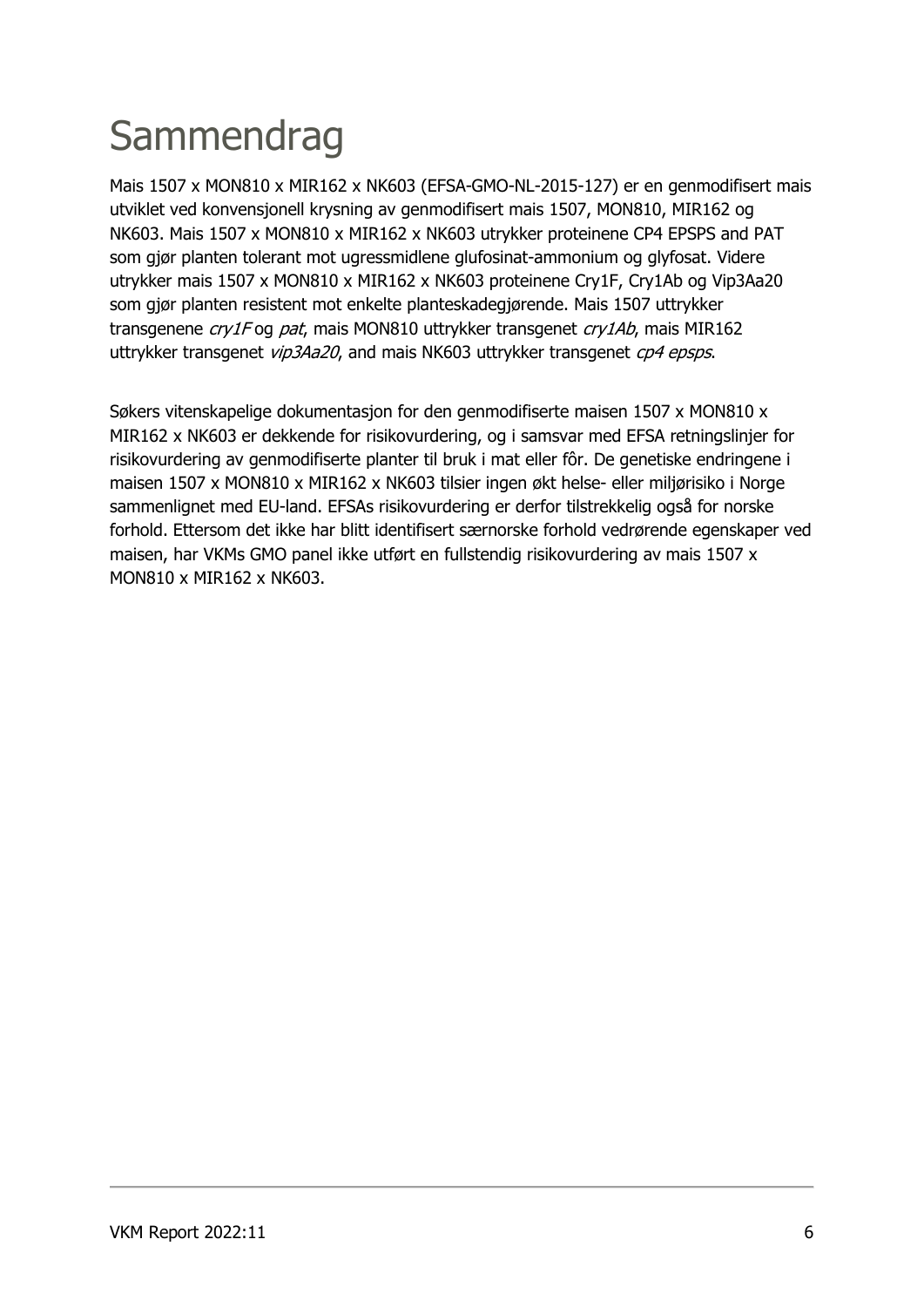# Background as provided by the Norwegian Food Safety Authority and the Norwegian Environment Agency

The Norwegian Food Safety Authority (NFSA) and the Norwegian Environment Agency (NEA) have assigned VKM to perform assessments of genetically modified organisms (GMOs) and derived products thereof, for which there are sought approval of authorisation to the European market under the Regulation (EC) No 1829/2003 of the European Parliament and of the Council of 22 September 2003 on genetically modified food and feed. VKM is requested to perform assessments for all GMO applications made accessible through the EFSA Document Management System (DMS), where the main focus should be on potential health or environmental risks specific to Norway compared to the EU.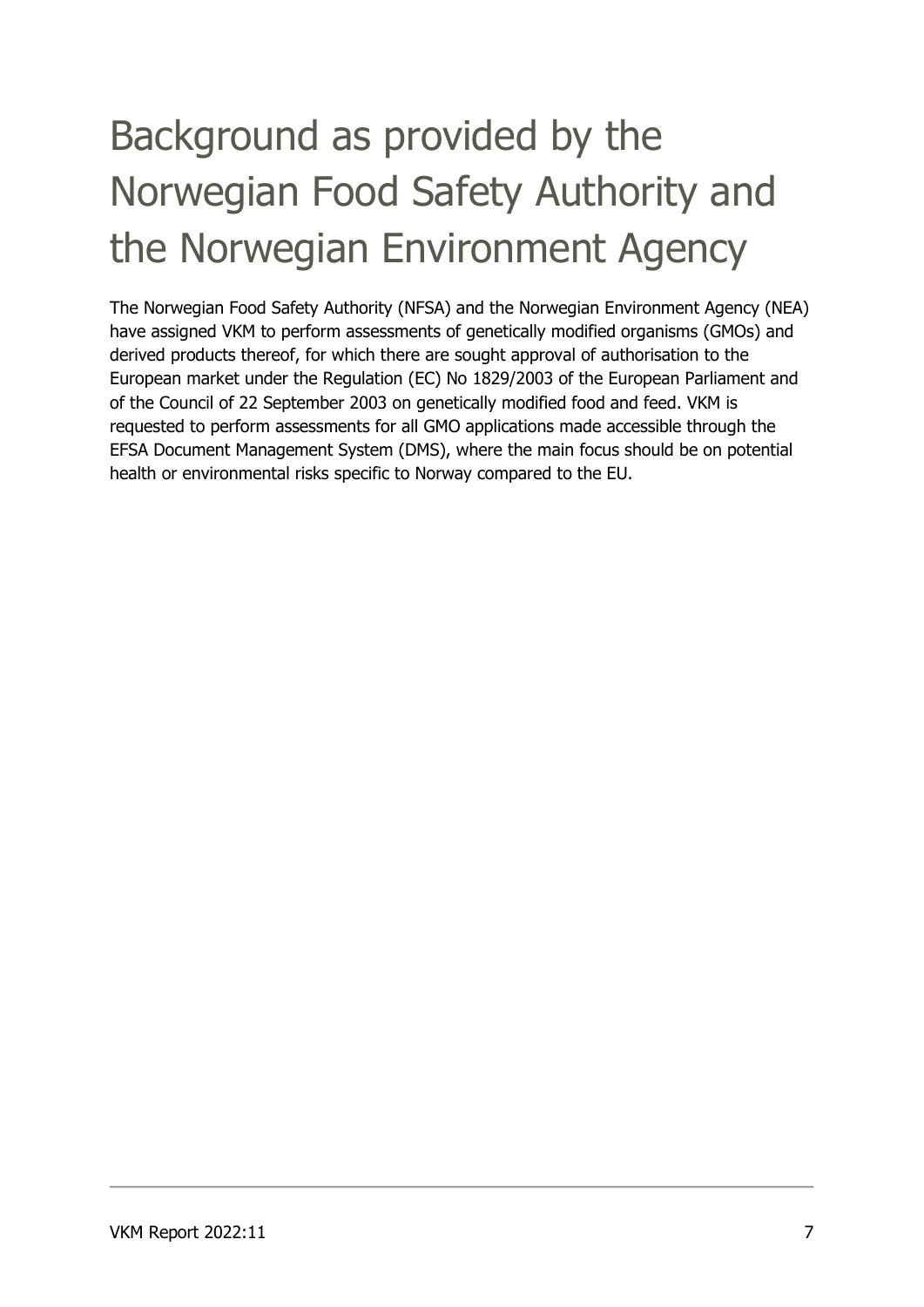1 Assessment of genetically modified maize 1507 x MIR162 x MON810 x NK603 (application EFSA-GMO-NL-2015-127)

#### **1.1 Comments during the EFSA scientific consultation-period**

When EFSA submits an application for scientific consultation with a three-month commenting deadline, VKM shall initiate the scientific assessment. From the application is submitted for scientific consultation until EFSA has published its Scientific Opinion (6.5 months + the period when 'the clock stops') VKM should:

• Use this period to assess the scientific quality of the documentation presented in the application. Possible lack of essential information and other relevant scientific literature should be addressed. The application must be in compliance with Regulation (EU) No. 503/2013 and adhere to EFSA guidance (EFSA 2010, 2011) for risk assessment of genetically modified organisms.

• Provide comments to EFSA within the deadline and inform The Norwegian Food Safety Authority (NFSA) and the Norwegian Environment Agency (NEA) no later than two weeks before the deadline. If no comments are provided to EFSA, VKM notifies the NFSA and NEA for the reasons why no comment was submitted.

• Assess whether there are considerations specific to Norway that need to be addressed. If such considerations are identified VKM should immediately inform the NFSA and NEA.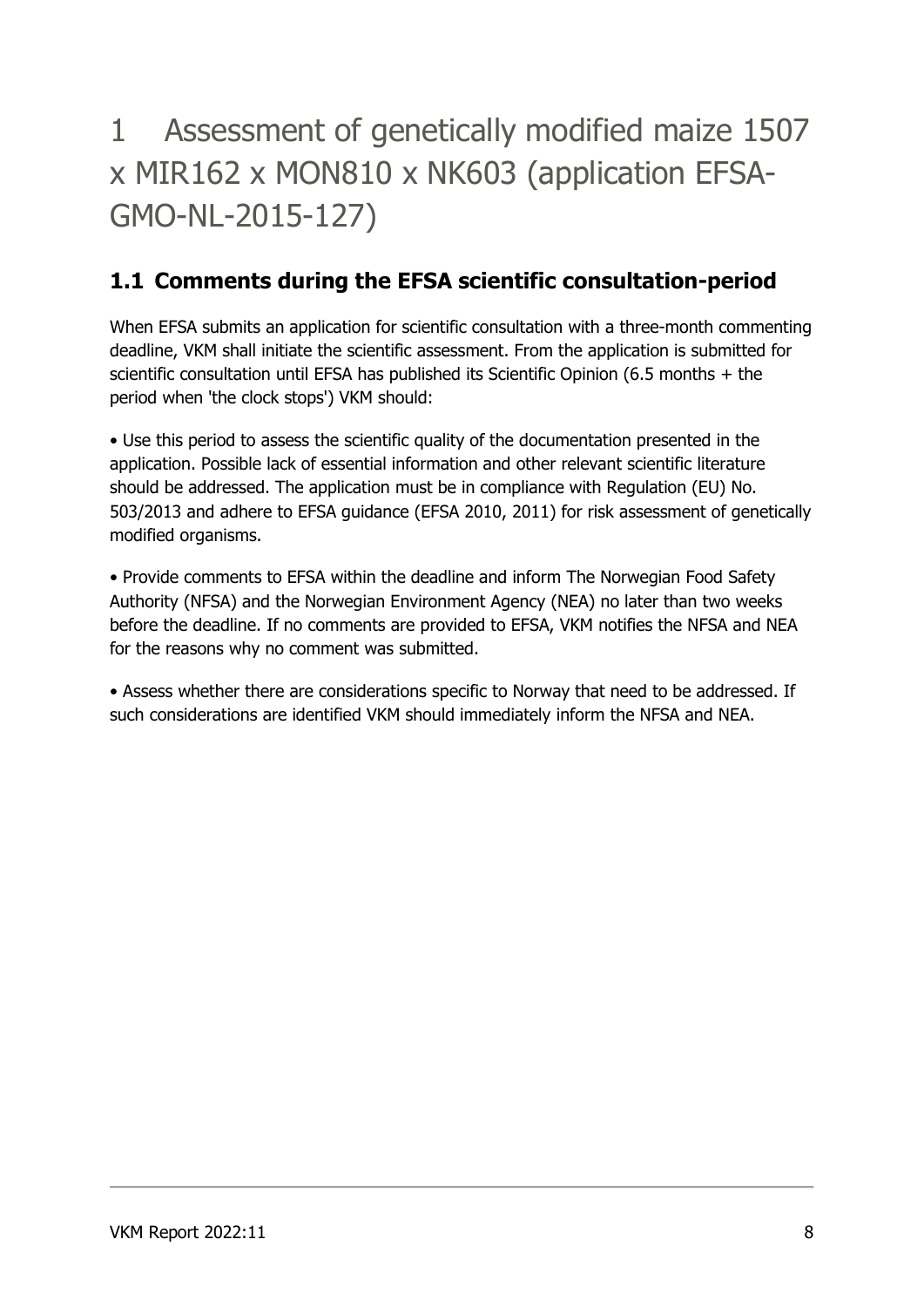#### **1. Application EFSA-GMO-NL-2015-127**

Genetically modified 1507 x MON810 x MIR162 x NK603

#### **2. Information related to the genetic modification:**

Stacked event 1507 x MON810 x MIR162 x NK603 (EFSA-GMO-NL-2015-127) is a genetically modified maize obtained by traditional breeding between genetically modified 1507, MON810, MIR162 and NK603 maize. Maize 1507 x MON810 x MIR162 x NK603 maize confers herbicide tolerance to glyphosate and glufosinate-ammonium herbicides due to the presence of the CP4 EPSPS and PAT proteins, respectively, and protection against lepidopteran target pests based on the presence of the Cry1F, Cry1Ab and Vip3Aa20 proteins, conferring independent modes of action for insect protection.

Maize 1507 contains the  $cry1F$  and pat genes, maize MON810 contains the  $cry1Ab$  gene, maize MIR162 contains the *vip3Aa20* gene, and maize NK603 the *cp4 epsps* gene.

| Genes                                                                  | <b>Proteins</b>                                              |  |  |
|------------------------------------------------------------------------|--------------------------------------------------------------|--|--|
| cry1F                                                                  | Cry1F                                                        |  |  |
| pat                                                                    | <b>PAT</b>                                                   |  |  |
| cry1Ab                                                                 | Cry1Ab                                                       |  |  |
| vip3Aa20                                                               | Vip3Aa20                                                     |  |  |
| cp4 epsps                                                              | <b>CP4 EPSPS</b>                                             |  |  |
| 3. Previously assessed by VKM                                          | NO: X<br>YES:                                                |  |  |
| 4. If yes in item 3. - comments from VKM:                              |                                                              |  |  |
|                                                                        |                                                              |  |  |
| 5. Date when EFSA declared the                                         |                                                              |  |  |
| application as valid in accordance with<br>Articles $6(1)$ and $18(1)$ | 09.02.2016                                                   |  |  |
| 6. Deadline of EFSAs commenting period                                 | 09.05.2016                                                   |  |  |
| 7. VKMs assessment of the<br>documentation in the application          |                                                              |  |  |
| Applicants' documentation:                                             | The VKM Panel on genetically<br>modified organisms finds the |  |  |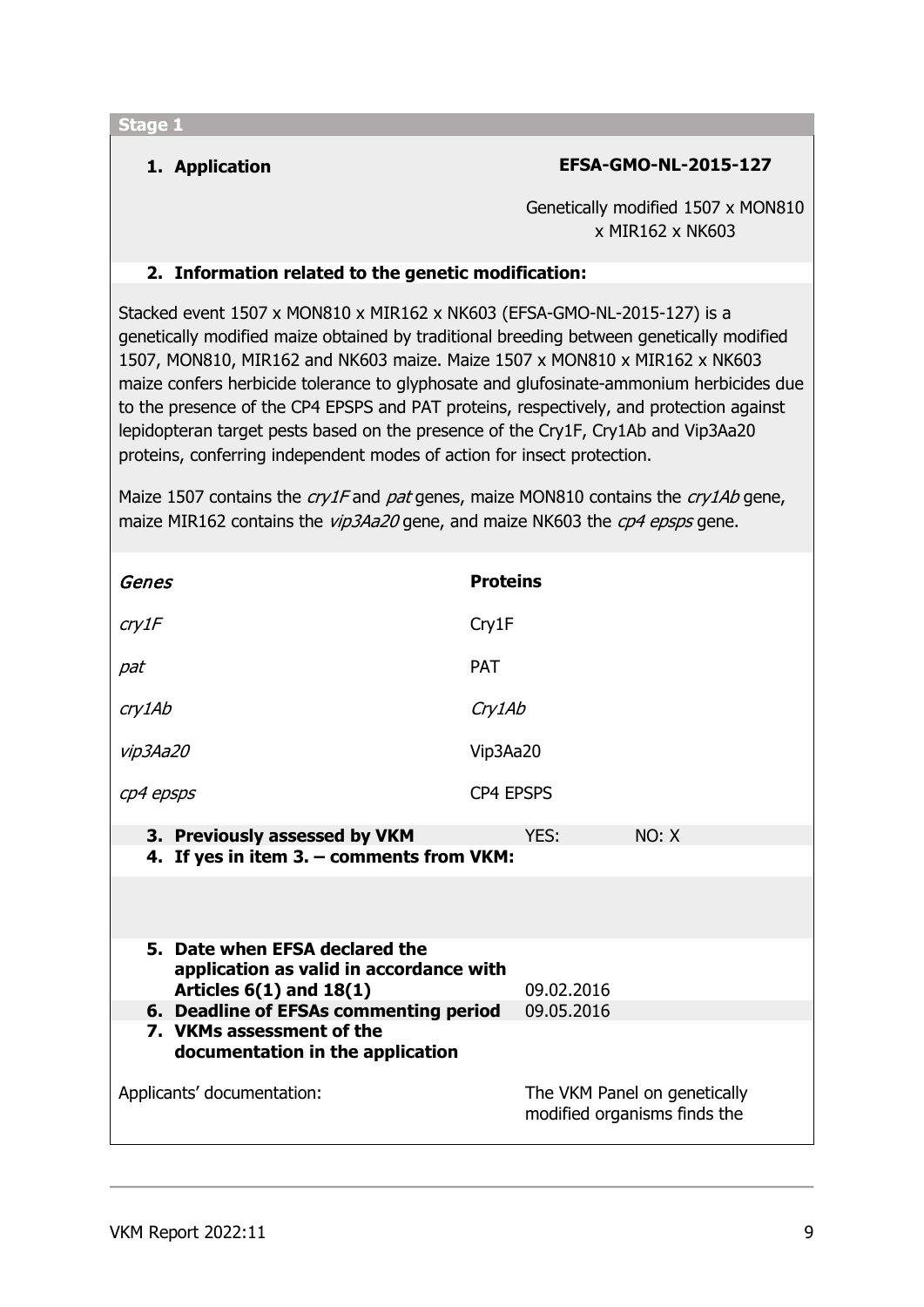|                                                                                                                            | documentation provided as<br>satisfactory for risk assessment. |  |
|----------------------------------------------------------------------------------------------------------------------------|----------------------------------------------------------------|--|
| Additional literature used by VKM:                                                                                         | No.                                                            |  |
| Documentation in compliance with Regulation (EU)<br>No. 503/2013:                                                          | YES: X<br>NO:                                                  |  |
| Documentation in accordance with EFSA guidance<br>for risk assessment of genetically modified plants<br>(EFSA 2010, 2011): | YFS: X<br>NO:                                                  |  |
| 8. Comments submitted from VKM during<br><b>EFSAs public consultation</b>                                                  | NO:<br>YES: X                                                  |  |
| 9. Date of submission from VKM                                                                                             | 09.05.2016                                                     |  |
| 10. Comment(s) to EFSA:                                                                                                    |                                                                |  |

#### **Comparative assessments**

A, 3.3. For compositional analysis: Based on the scientific information and tables given by the applicant for parameters required in OECD and EFSA guidelines using the analytical methods described, the VKM GMO Panel has the opinion that 1507 x MON810 x MIR162 NK603 maize grain and forage are compositionally similar to those of its conventional counterpart, and/or other conventional maize varieties.

A, 3.5. For effect of processing: The conclusions drawn by the applicant that "there are no metabolic pathways affected or new metabolites produced in 1507 x MON810 x MIR162 x NK603 maize" are not supported by the parameters provided using the targeted analyses described. Untargeted assays such as transcriptomics, proteomics and/or metabolomics are needed to support such statements. Although OECD and EFSA guidelines at present do not require such analyses, the conclusions, as they are currently worded, are misleading and the applicant should consider rephrasing or removing them.

Furthermore, maize gluten meal (MGM) is a commonly used protein-rich ingredient in feeds for companion animals and fish. Processing steps to produce MGM are quite mild and the newly expressed proteins, such as Cry1F, Cry1Ab and Vip3Aa20, will possibly be present in MGM at considerably higher concentrations than in unprocessed maize. Especially Vip3Aa20 is present at relatively high levels in unprocessed maize grain (mg per kg level) and the Norwegian VKM's GMO panel considers that documentation regarding levels expected in MGM would be of value for considerations regarding hazard identification for untested non-target animals such as dogs and cats, as well as salmon, trout and other carnivorous farmed fish species.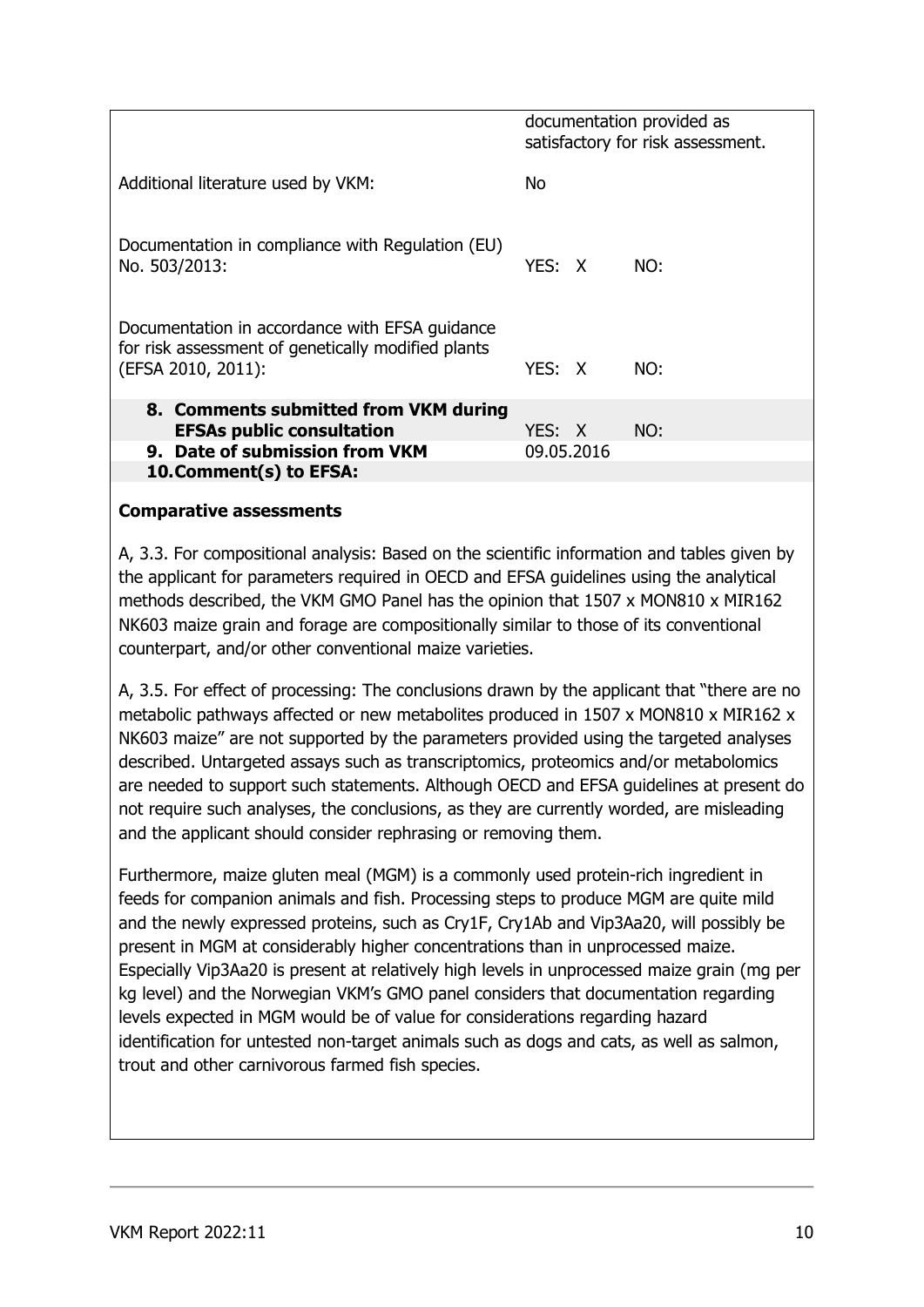#### **Food and feed safety assessment**

A, 4. For toxicological assessment: Based on data provided by the applicant, the GMO panel is of the opinion that sufficient data are provided on the toxicological properties of the newly expressed proteins. No hazard indicating toxicity has been identified in any of the single event maize lines. However, information on synergistic/antagonistic interactions between the proteins in non-target organisms is lacking, especially at higher levels presumably present in processed maize products such as MGM (see above).

A, 5. For allergenicity and adjuvanticity: The applicant claims that insecticidal-proteins have not been identified as allergens or adjuvants. However, various studies indicate that effects due to Cry1Ac's adjuvant properties cannot be ruled out. Relevant levels of the insecticidal Bt proteins in processed maize products such as MGM (see above) should also be taken into consideration for allergenicity and adjuvanticity development in untested non-target animals.

A, 6. For nutritional assessment: Data provided did not reveal performance differences between feeding groups in the broiler study conducted with maize 1507 x MON810 x MIR162 x NK603 and its conventional counterpart and other commercial maize varieties. However, The VKM GMO panel is of the opinion that data on residues levels of the intended herbicides glyphosate and glufosinate should have been provided.

### **11. If NO in item 8. – comments from VKM: 12. Need for national consideration(s)** YES: NO: X **13. If YES in item 12. – comments from VKM: 14. If NO or NA in item 12. – comments from VKM:** The VKM GMO Panel does not consider the introduced modifications in **s**tacked event 1507

x MON810 x MIR162 x NK603 to imply potential specific health or environmental risks in Norway, compared to EU-countries.

#### **15. VKMs conclusion regarding the application:**

The scientific documentation provided in the application is adequate for risk assessment, and in accordance with the EFSA guidance on risk assessment of genetically modified plants for use in food or feed.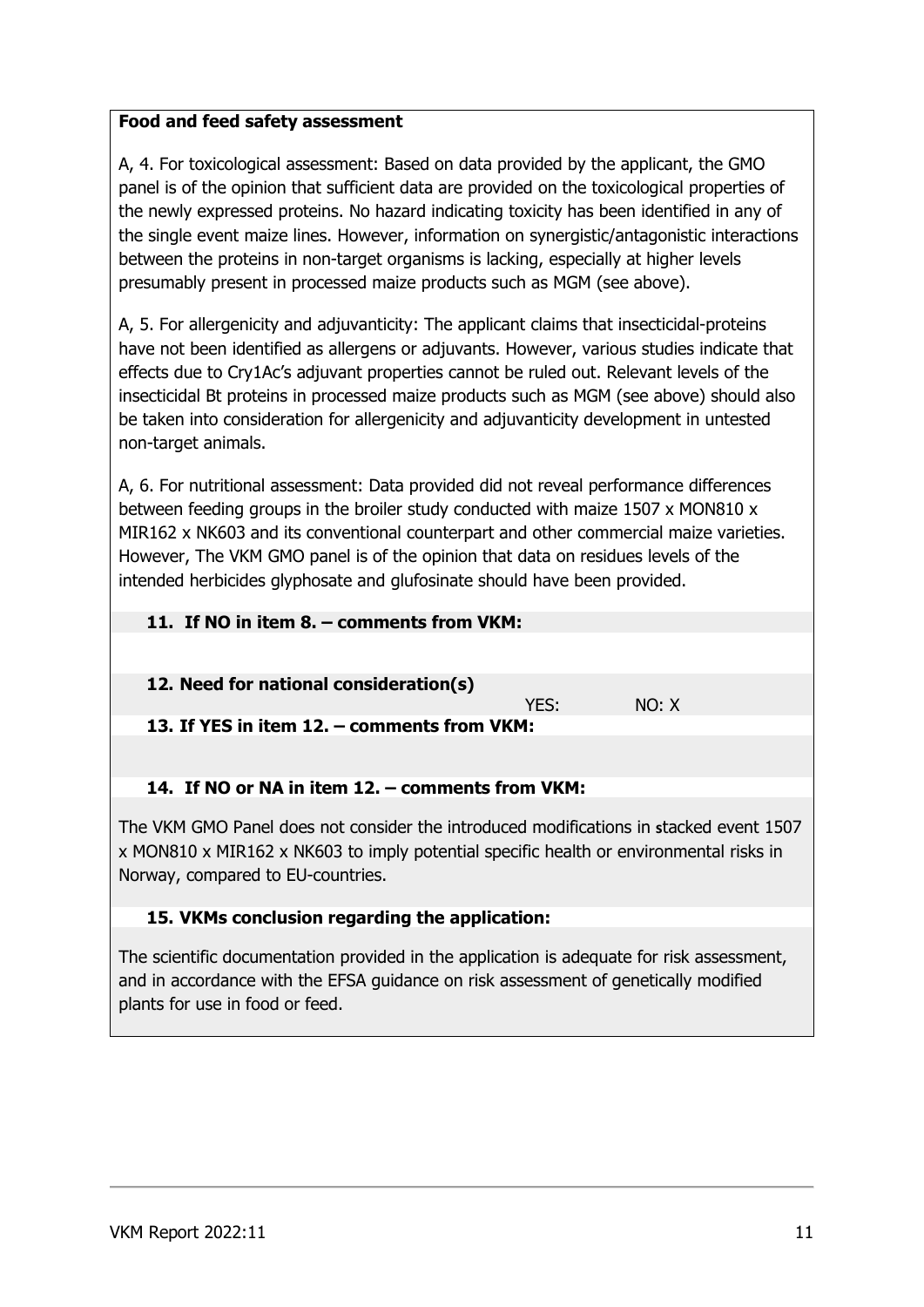### **1.2 Considerations after EFSAs publication of their scientific opinion – part 1**

When EFSA publishes their scientific opinion together with the comments from the member states, VKM shall within a month inform the NFSA and EEA on the following:

• Are EFSA's answer(s) to the Norwegian comments satisfactorily answered, or do VKM still have scientific objections to EFSA's conclusions

- Do EFSA's answers to comments from member states indicate need for follow-up by VKM
- Considerations specific to Norway

| <b>Stage 2</b>                                                                                                                  |            |            |  |  |  |  |
|---------------------------------------------------------------------------------------------------------------------------------|------------|------------|--|--|--|--|
| 1. Date of publication of EFSA opinion                                                                                          | 13.01.2021 |            |  |  |  |  |
| 2. VKMs deadline for informing NFSA and EEA                                                                                     |            | 13.02.2021 |  |  |  |  |
| 3. If YES in item 8. (table $1$ )-<br>Answer from EFSA has been considered by VKM<br>as satisfactory (Annex G)                  | YES: X     | NO:        |  |  |  |  |
| 4. If YES in item 3 - Comments from VKM:                                                                                        |            |            |  |  |  |  |
| The VKM GMO Panel considers the EFSA answers acceptable<br>5. If NO in item 3 – Comment(s) and further considerations from VKM: |            |            |  |  |  |  |
| 6. Follow-up item 12 (table $1$ ) – comments from<br>VKM                                                                        |            |            |  |  |  |  |
| 7. Considerations from VKM regarding comments from EU member states<br>and other countries under Annex G:                       |            |            |  |  |  |  |
| No member state comments imply the need for follow-up by VKM.                                                                   |            |            |  |  |  |  |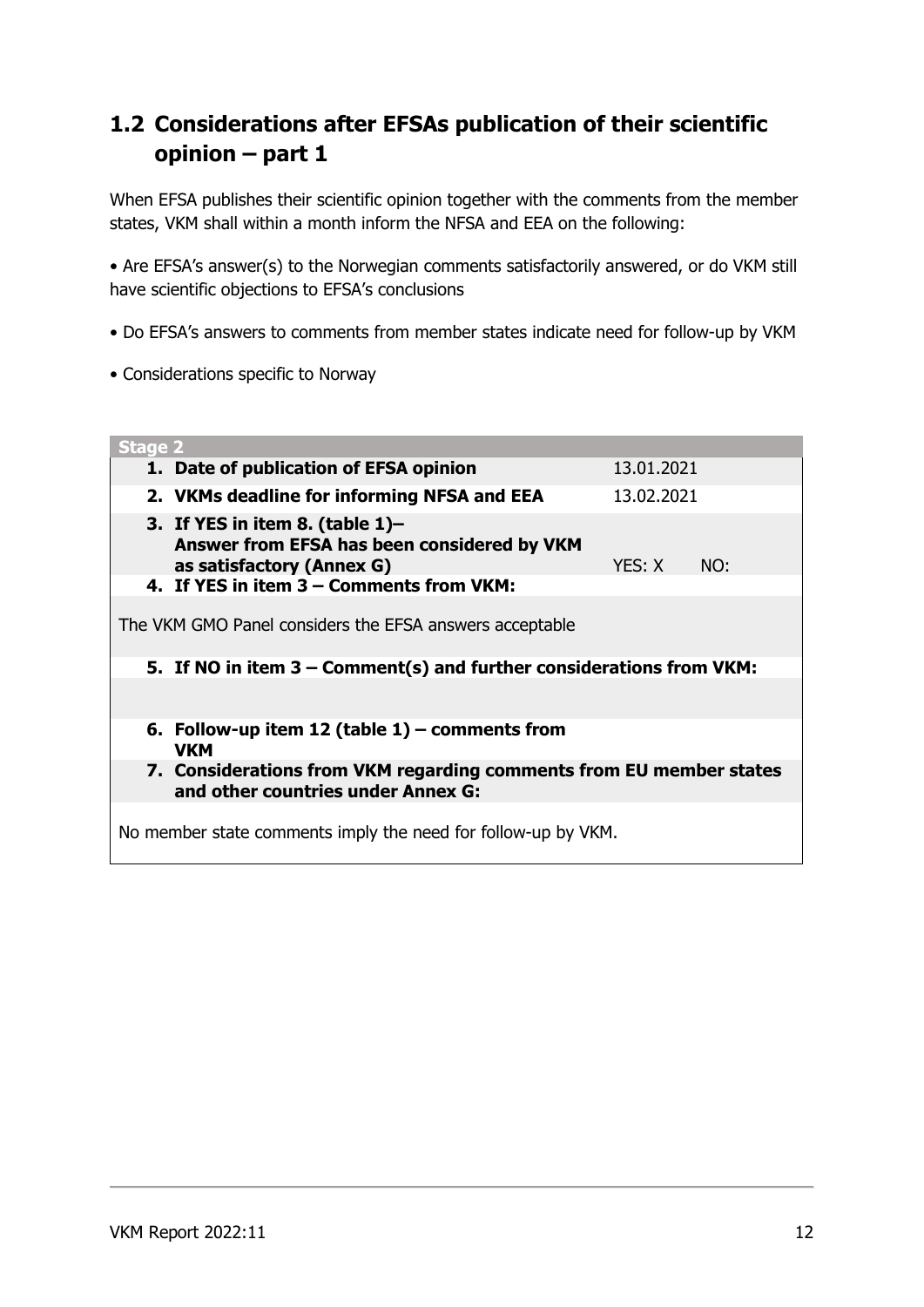### **1.3 Considerations after EFSAs publication of their scientific opinion – part 2**

If VKM's comments regarding health and environmental risk are not considered to be satisfactorily answered by EFSA, VKM shall within three months carry out a risk assessment of these conditions, as well as conditions specific to Norway. VKM shall highlight uncertainty and knowledge gaps. It shall be stated in what area there are knowledge gaps, and whether the uncertainty, quality of the data, and knowledge gaps will affect the conclusion.

| <b>Stage 3</b>                                                                                                                                                                                                        |                |       |  |  |  |
|-----------------------------------------------------------------------------------------------------------------------------------------------------------------------------------------------------------------------|----------------|-------|--|--|--|
| 1. Need for further assessment(s)                                                                                                                                                                                     | YES:           | NO: X |  |  |  |
| 2. If YES in item 1. - Further considerations from VKM:                                                                                                                                                               |                |       |  |  |  |
|                                                                                                                                                                                                                       |                |       |  |  |  |
|                                                                                                                                                                                                                       |                |       |  |  |  |
| 3. If NO in item 1. - comments from VKM:                                                                                                                                                                              |                |       |  |  |  |
| The scientific documentation provided in the application is adequate for risk assessment,<br>and in accordance with the EFSA guidance on risk assessment of genetically modified<br>plants for use in food or feed.   |                |       |  |  |  |
| Answers from EFSA to VKM comments were acceptable                                                                                                                                                                     |                |       |  |  |  |
| The EFSA scientific opinion is adequate also for Norwegian considerations.                                                                                                                                            |                |       |  |  |  |
| 4. Need for national considerations                                                                                                                                                                                   | YES:           | NO: X |  |  |  |
| 5. If YES in item 4. - comments from VKM:                                                                                                                                                                             |                |       |  |  |  |
|                                                                                                                                                                                                                       |                |       |  |  |  |
| 6. If NO in item 4. – comments from VKM                                                                                                                                                                               |                |       |  |  |  |
| The VKM GMO Panel does not consider the introduced modifications in stacked event<br>1507 x MON810 x MIR162 x NK603 to imply potential specific health or environmental<br>risks in Norway, compared to EU-countries. |                |       |  |  |  |
| 7. Need for a risk assessment                                                                                                                                                                                         | YES:           | NO: X |  |  |  |
| 8. Date of deadline for risk assessment                                                                                                                                                                               | Not applicable |       |  |  |  |
| 9. Date of publication of assessment                                                                                                                                                                                  | 29.04.22       |       |  |  |  |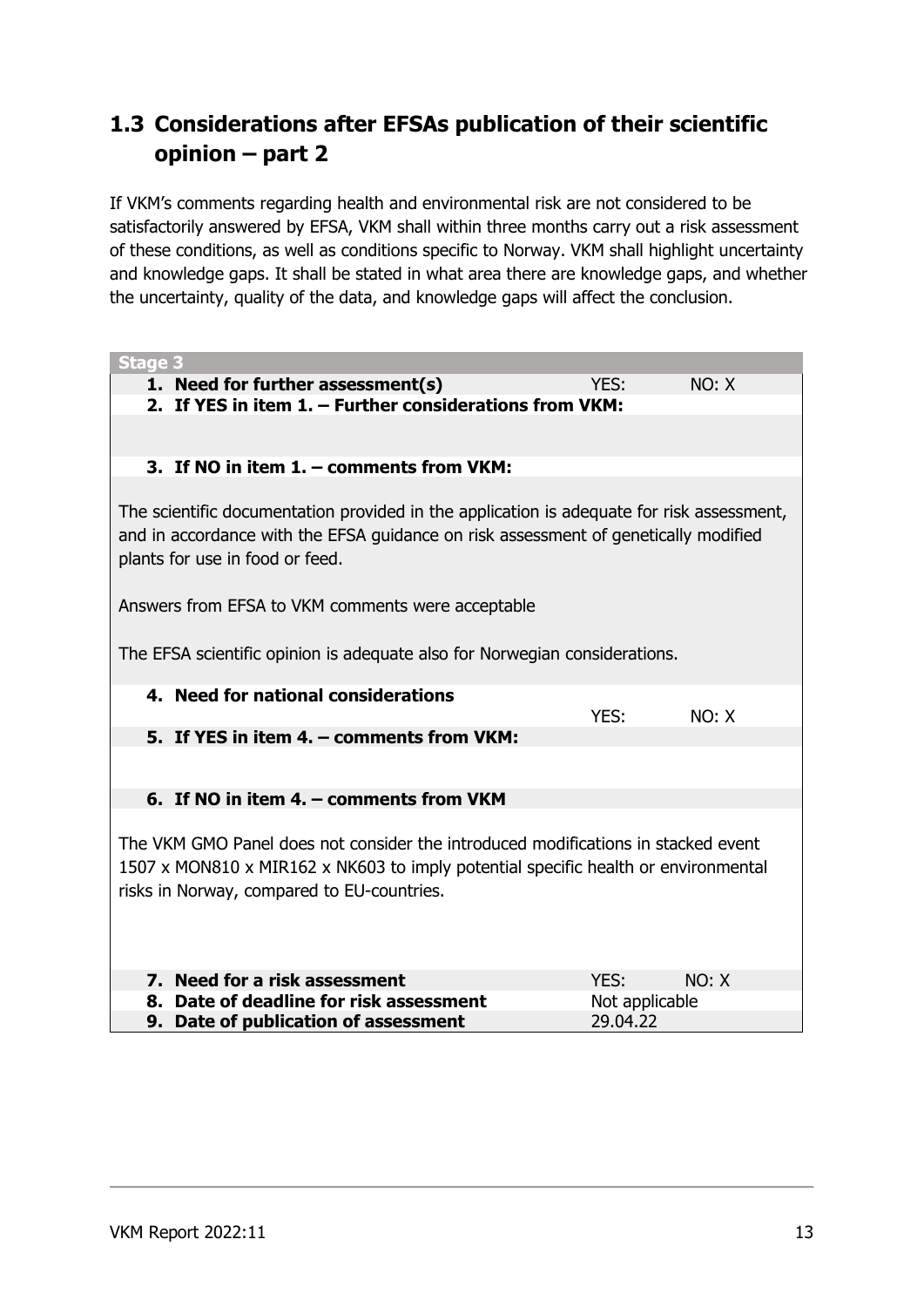### 2 Conclusions

Stacked event 1507 x MON810 x MIR162 x NK603 (EFSA-GMO-NL-2015-127) is a genetically modified maize obtained by traditional breeding between genetically modified 1507, MON810, MIR162 and NK603 maize. Maize 1507xMON810xMIR162xNK603 maize confers herbicide tolerance to glyphosate and glufosinate-ammonium herbicides due to the presence of the CP4 EPSPS and PAT proteins, respectively, and protection against lepidopteran target pests based on the presence of the Cry1F, Cry1Ab and Vip3Aa20 proteins, conferring independent modes of action for insect protection. Maize 1507 contains the  $\frac{cry}{F}$  and pat genes, maize MON810 contains the cry1Ab gene, maize MIR162 contains the vip3Aa20 gene, and maize NK603 the cp4 epsps gene.

The scientific documentation provided in the application for genetically modified maize 1507 x MON810 x MIR162 x NK603 is adequate for risk assessment, and in accordance with EFSA guidance on risk assessment of genetically modified plants for use in food or feed. The VKM GMO panel does not consider the introduced modifications in stacked event 1507 x MON810 x MIR162 x NK603 to imply potential specific health or environmental risks in Norway, compared to EU-countries. The EFSA opinion is adequate also for Norwegian considerations. Therefore, a full risk assessment of stacked event 1507 x MON810 x MIR162 x NK603 was not performed by the VKM GMO Panel.